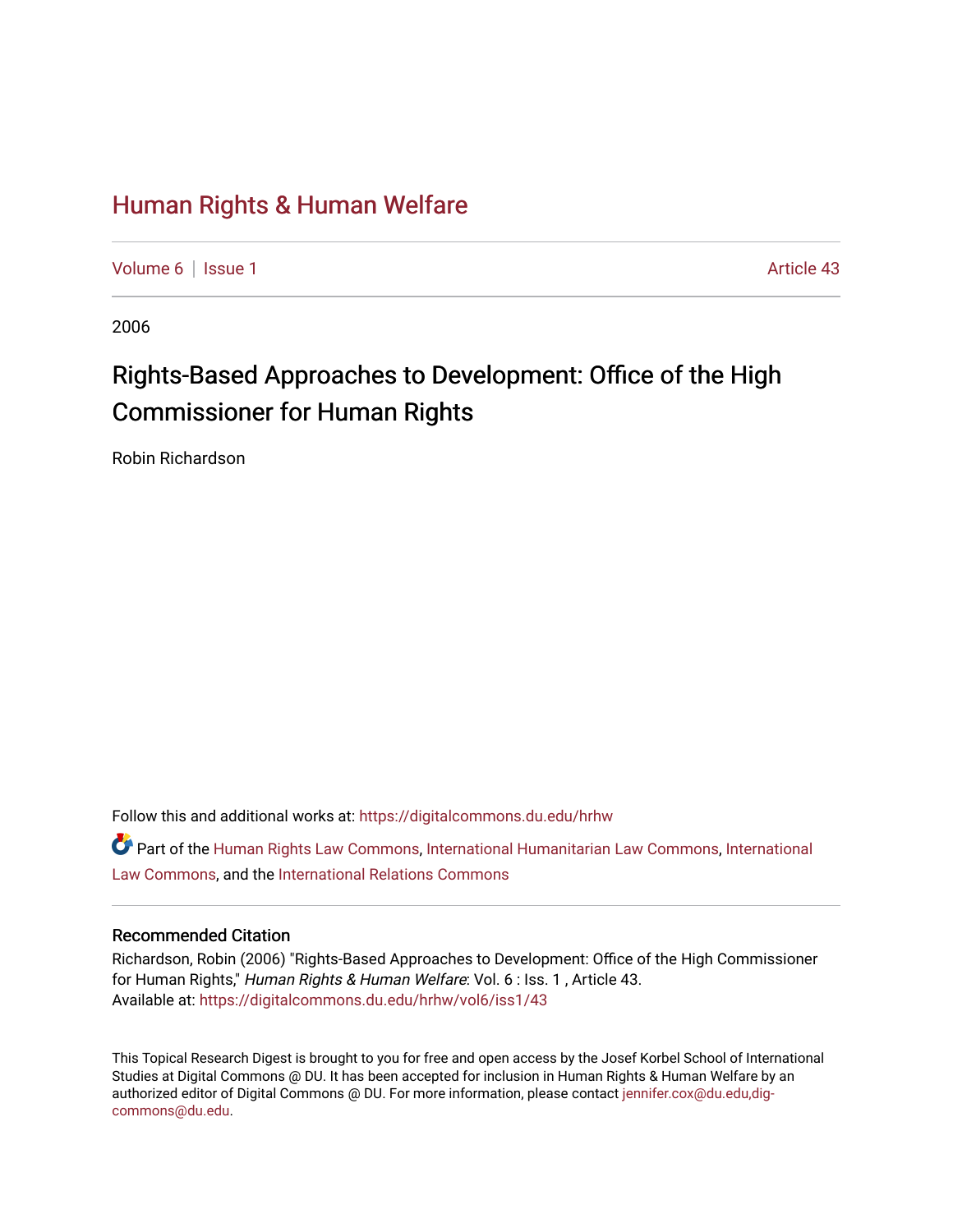# **Office of the High Commissioner for Human Rights by Robin Richardson**

A rights-based approach to development is a conceptual framework for the process of human development that is normatively based on international human rights standards and operationally directed to promoting and protecting human rights. Essentially, a rights-based approach integrates the norms, standards and principles of the international human rights system into the plans, policies and processes of development (The Office of the High Commissioner for Human Rights).

The mission of the Office of the High Commissioner for Human Rights (OHCHR) is to "protect and promote all human rights for all and to prevent the occurrence or continuation of human rights abuses throughout the world." The OHCHR works with governments, national institutions, civil society, and regional and international organizations in order to strengthen the United Nations human rights program. As a department of the United Nations, the OHCHR is mandated to promote and protect all rights established in the Charter of the United Nations and in international human rights laws and treaties. This includes preventing human rights violations, promoting international cooperation to protect human rights, and attempting to integrate a human rights approach within all work carried out by United Nations agencies.

In particular, the OHCHR promotes the use of a rights-based approach to development not only because it supports human rights, but is also seen as more effective, sustainable, rational and genuine than other development processes. Although there is not one well-defined, universal rightsbased approach, the OHCHR says this type of approach to development must include linkage to rights, accountability, empowerment, participation, and non-discrimination and attention to vulnerable groups. The documents found under the following four categories reflect the efforts the OHCHR has taken in promoting a rights-based approach to development.

#### **Background Resources**

Jose Ayala Lasso. 1996. "Making Human Rights a Reality in the Twenty-First Century." Emory International Law Review. 10(497): 497-508.

In this article the author discusses the former High Comissioner for Human Right's view on the role of that office in promoting human rights both within the U.N. and worldwide. It provides historical background and practical prescriptions.

Christof Heyns and Frans Viljoen. 2001. "The Impact of the United Nations Human Rights Treaties on the Domestic Level." *Human Rights Quarterly*. 23(3): 483.

Abstract: *The article focuses on the influence of the international human rights treaties of the United Nations (UN) on countries. The success or failure of any international human rights system should be evaluated in accordance with its impact on human rights practices on the domestic level. At the beginning of the new millennium, it is clear that the concept of human rights is widely. The conceptual battle is over, and the focus has shifted to the implementation of human rights. Universal ratification of the main U.N. human rights treaties might be appearing on the horizon, but ratification in itself is largely a formal, and in some cases an empty, gesture. The challenge now is to ensure that the promises contained in the treaties and affirmed through ratification*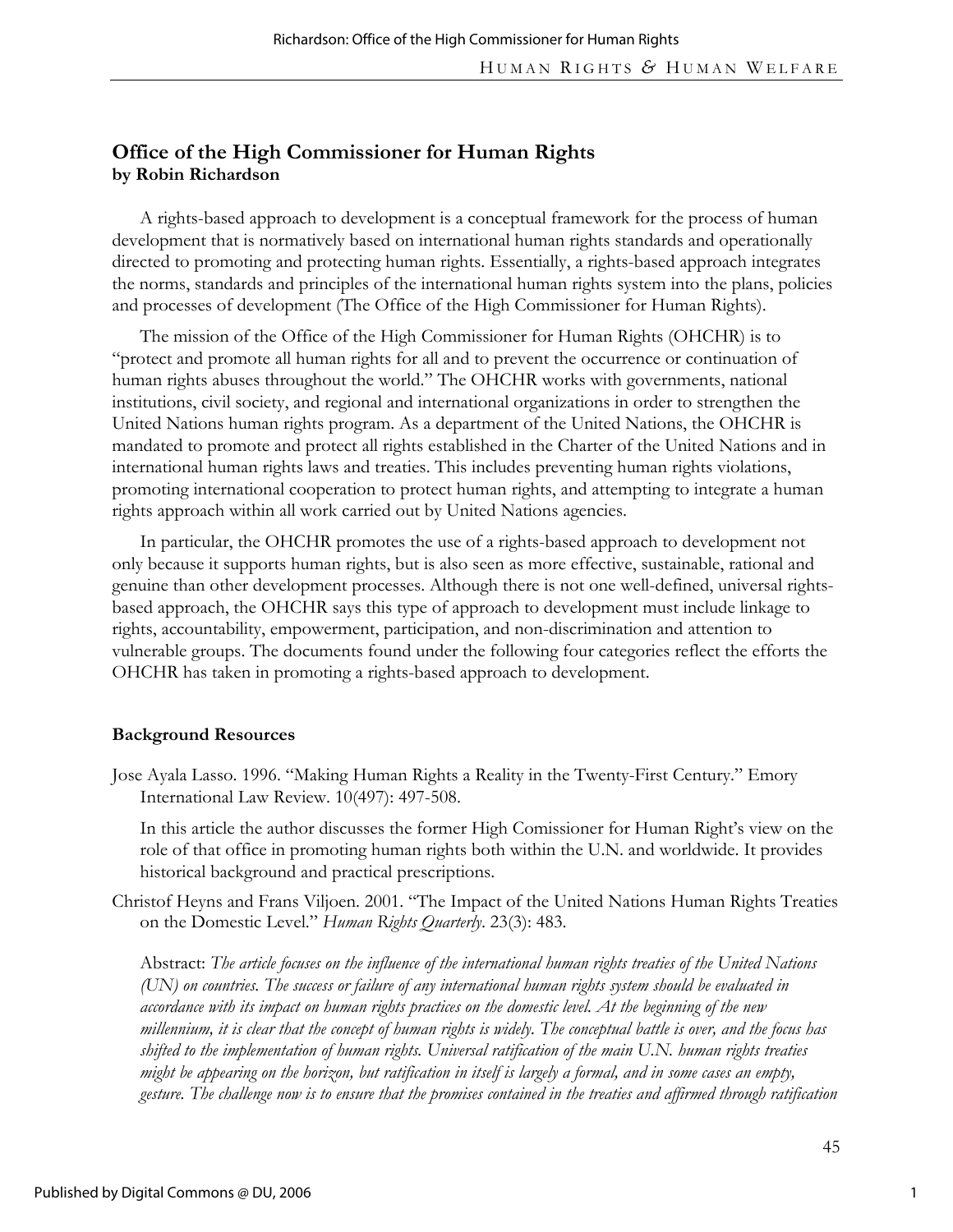*are realized in the lives of ordinary people around the world. A paradigm shift to the true customers of the system is necessary. In 1999, a study was initiated in collaboration with the Office of the High Commissioner for Human Rights to investigate the impact of the U.N. human rights treaty system worldwide and to make recommendations for their reform. The impact of the treaties on human rights practices in twenty different countries was studied by the present authors.* 

Rights Office of the United Nations High Commissioner for Human and Project United Nations. Staff College. 1997. Manual on human rights reporting: under six major international human rights instruments. United Nations. 9211007526.

This article reviews the literature on state reporting of human rights performance to all major instruments. It covers the purpose, structure and process of this reporting in detail.

John P. Pace. 1998. "The development of human rights law in the United Nations, its control and monitoring machinery." International Social Science Journal. 50(158): 499.

Abstract: *This article attempts to demonstrate that the successive development of other tools, such as awarenessbuilding approaches launched at the end of the 1980s and the face of advisory services and technical cooperation that followed, lead to a focus on the right to development and the role of the United Nations (UN) system in supporting governments to create conditions that would enable them to fulfill their international legal obligations. The adoption of the Declaration on the Right to Development by the General Assembly of the U.N. on December 4, 1986 constitutes a milestone in the evolution of the promotion and protection of human rights by the UN. The process of formulation and implementation of human rights law has the Charter and the Universal Declaration of Human Rights as its foundation. This article highlights the fact that the working methods of the treaty bodies are indeed the core mechanism in the control and monitoring machinery of the U.N. system of human rights law and that they have also developed in response to challenges arising from the overall evolution of human rights*  implementation. In spite of the acknowledged desire for a homogeneous approach, it is a historical fact that *substantive human rights law developed in separate sectors, principally civil and political rights on one hand and economic, social and cultural rights on the other.* 

 B. G. Ramcharan. 2005. "The Future of the U.N. High Commissioner for Human Rights." Round Table. 94(378): 97.

Abstract: *Human rights will remain central to the future world order and to the well-being of countries across the globe. For a little more than a decade the U.N. Commissioner for Human Rights has been charged with leading the promotion and protection of human rights world-wide. The author, who was recently Acting High Commissioner after the assassination of the third holder of the office, assesses the progress made in that first 10 years and sets an agenda for future developments.* 

Rights United Nations Centre for Human and Rights United Nations. Office of the High Commissioner for Human. 2000. Human rights training: a manual on human rights training methodology. New York; Geneva: United Nations.

Abstract: *Includes an introduction to the meaning of human rights, the United Nations human rights program, and the text of the Universal Declaration of Human Rights. Presents human rights training methodology developed on the basis of the experience gained by the Office of the United Nations High Commissioner for Human Rights (OHCHR).*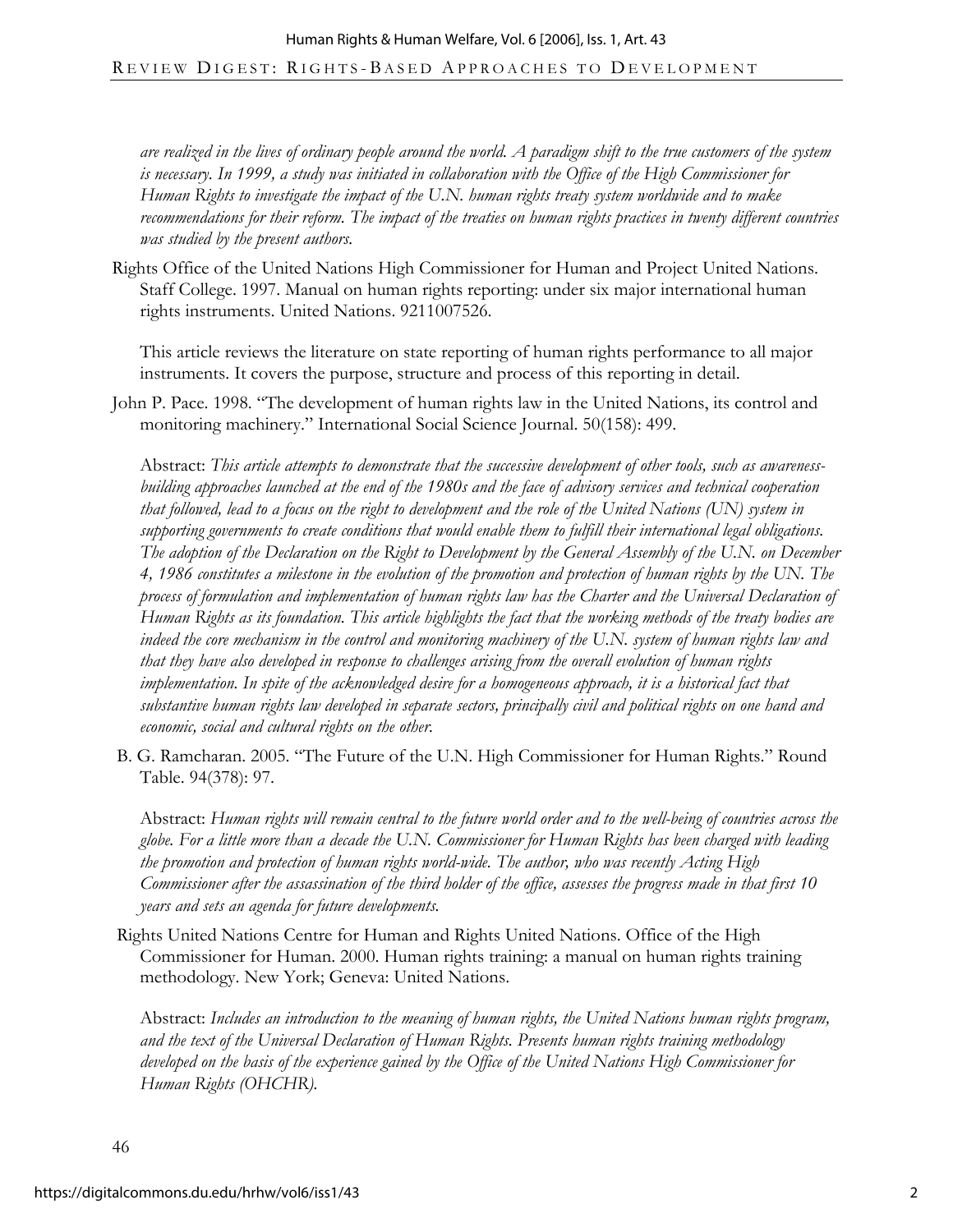Rights United Nations. Office of the High Commissioner for Human. 2005. Economic, social and cultural rights: handbook for national human rights institutions. New York: United Nations. http://www.ohchr.org/english/about/publications/docs/train12\_e.pdf.

Abstract: *This handbooks aim is to assist national human rights institutions in the development of policies, processes and skills to integrate economic, social and cultural rights further into their work. It examines ways in which national institutions legal mandates can be interpreted to these rights within their jurisdictions and how their functions and powers can be exercised more appropriately in their regard.* 

Rights United Nations. Office of the High Commissioner for Human. 2001. Training manual on human rights monitoring. United Nations. 9211541379.

[This article] Describes methods and techniques for monitoring human rights performance. The [t]Target audience[s] [are]is both members of U.N. field operations and others.

# **Rights-Based Approaches Used by OHCHR**

Andrea Cornwall and Celestine Nyamu-Musembi. 2004. "Putting the 'rights-based approach' to development into perspective." *Third World Quarterly*. 25(8): 1415.

Abstract: *This paper seeks to unravel some of the tangled threads of contemporary rights talk. For some, the grounding of rights-based approaches in human rights legislation makes them distinctively different to others, lending the promise of re-politicising areas of development work--particularly, perhaps, efforts to enhance participation in development, that have become domesticated as they have been* '*mainstreamed*' *by powerful institutions like the World Bank. Others complain that like other fashions, the label* '*rights-based approach*' *has*  become the latest designer item to be seen to be wearing, and has been used to dress up the same old development. *We pose a series of questions about why rights have come to be of interest to international development actors, and explore the implications of different versions and emphases, looking at what their strengths and shortcomings may come to mean for the politics and practice of development.* 

Department for International Development. 2005. How to Reduce Maternal Deaths: Rights and Responsibilities.

This is a report intended for practitioners in the health and human rights fields. It presents starting points for the implementation both principles into programs.

Lisa VeneKlasen and Studies University of Sussex. Institute of Development. 2004. Rights-based approaches and beyond: challenges of linking rights and participation. Institute of Development Studies. 1858648548.

The authors relate their experience as development and human rights practitioners to the recent trend towards rights-based development. They clarify the conceptual and practical bases of the ideas that are crucial to the convergence of human rights and development.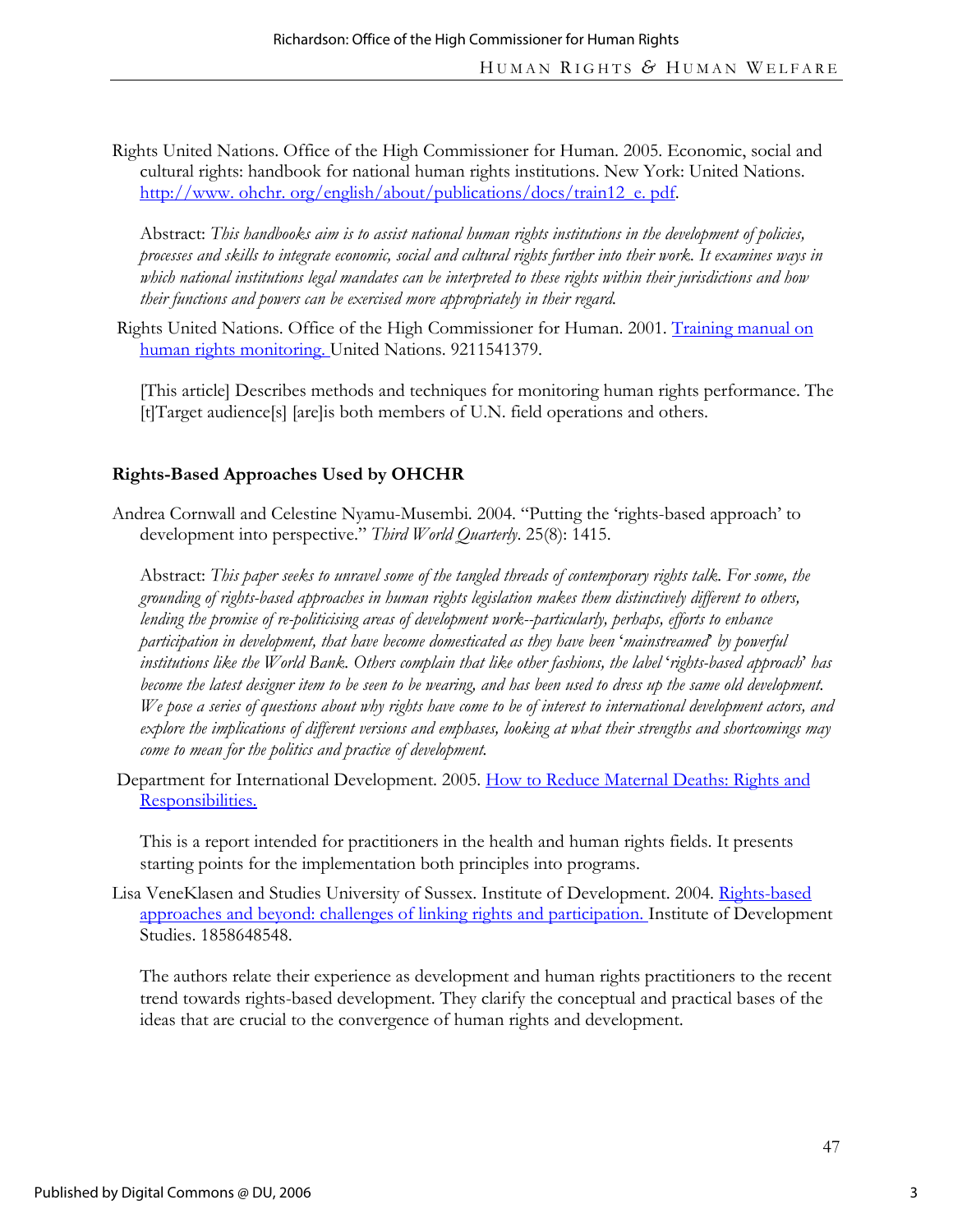#### **Human Rights v. Development Needs**

Dan Bockington; Jim Igoe and Kai Schmidt-Soltau. 2006. "Conservation, Human Rights, and Poverty Reduction." *Conservation Biology*. 20(1): 250.

Abstract: *The article discusses the discomfort about the relationships between conservation, human rights, and development needs. Because of it disconnection this discomfort is unproductive. In order to have a productive discussion, the authors of this article make three observations. First is the dearth of good information regarding the social impacts of protected areas. Second is the need of a conservationist to be suspicious of an exclusive focus on indigenous peoples. Lastly is the importance of understanding the ecologies of coexistence.* 

Andrea Cornwall and Celestine Nyamu-Musembi. 2004. "Putting the 'rights-based approach' to development into perspective." *Third World Quarterly*. 25(8): 1415.

Abstract: *This paper seeks to unravel some of the tangled threads of contemporary rights talk. For some, the grounding of rights-based approaches in human rights legislation makes them distinctively different to others, lending the promise of re-politicising areas of development work--particularly, perhaps, efforts to enhance participation in development, that have become domesticated as they have been* '*mainstreamed*' *by powerful institutions like the World Bank. Others complain that like other fashions, the label* '*rights-based approach*' *has become the latest designer item to be seen to be wearing, and has been used to dress up the same old development. We pose a series of questions about why rights have come to be of interest to international development actors, and explore the implications of different versions and emphases, looking at what their strengths and shortcomings may come to mean for the politics and practice of development.* 

Mac Darrow and Amparo Tomas. 2005. "Power, Capture, and Conflict: A Call for Human Rights Accountability in Development Cooperation." *Human Rights Quarterly*. 27(2): 471.

Abstract: *Ushered in during the 1990s in response to development failures of the structural adjustment era, human rights-based approaches to development have proliferated in recent years. Nonetheless, the rhetoric has so far not been matched by conceptual rigor, systematization of practice, or lessons-learning-shortcomings that may undermine continuing support for such approaches. This Article seeks to contribute conceptual clarity to the frequently muddy waters of rights-based approaches, addressing in particular the conceptual and practical relevance of the international human rights normative framework to development cooperation within the U.N. system. The analysis focuses upon particular niches in which a normatively rigorous model for rights-based programming seems uniquely adapted, that is to say, in addressing asymmetries of power, the phenomenon known as* "*elite capture,*"*and the transformation of violent conflict. The Article concludes with a reminder of the challenges and prerequisites for the wider implementation of rights-based approaches, and of the urgency of the need for a strengthened conceptual framework for empowerment and account- ability.* 

United Nations. Division for Social Policy and Development. 1999. Participatory approaches to poverty alleviation in rural community development. United Nations. 9211301947.

This paper on poverty reduction in rural areas aims to identify the most effective policies and methods for increasing the incomes, opportunities and influence of the poor. The author also discusses reasons for emphasizing participatory approaches to rural development. The following components of successful integrated rural development strategies are described, as follows: specifically targeting the poorest groups, including women, soil conservation and land reform,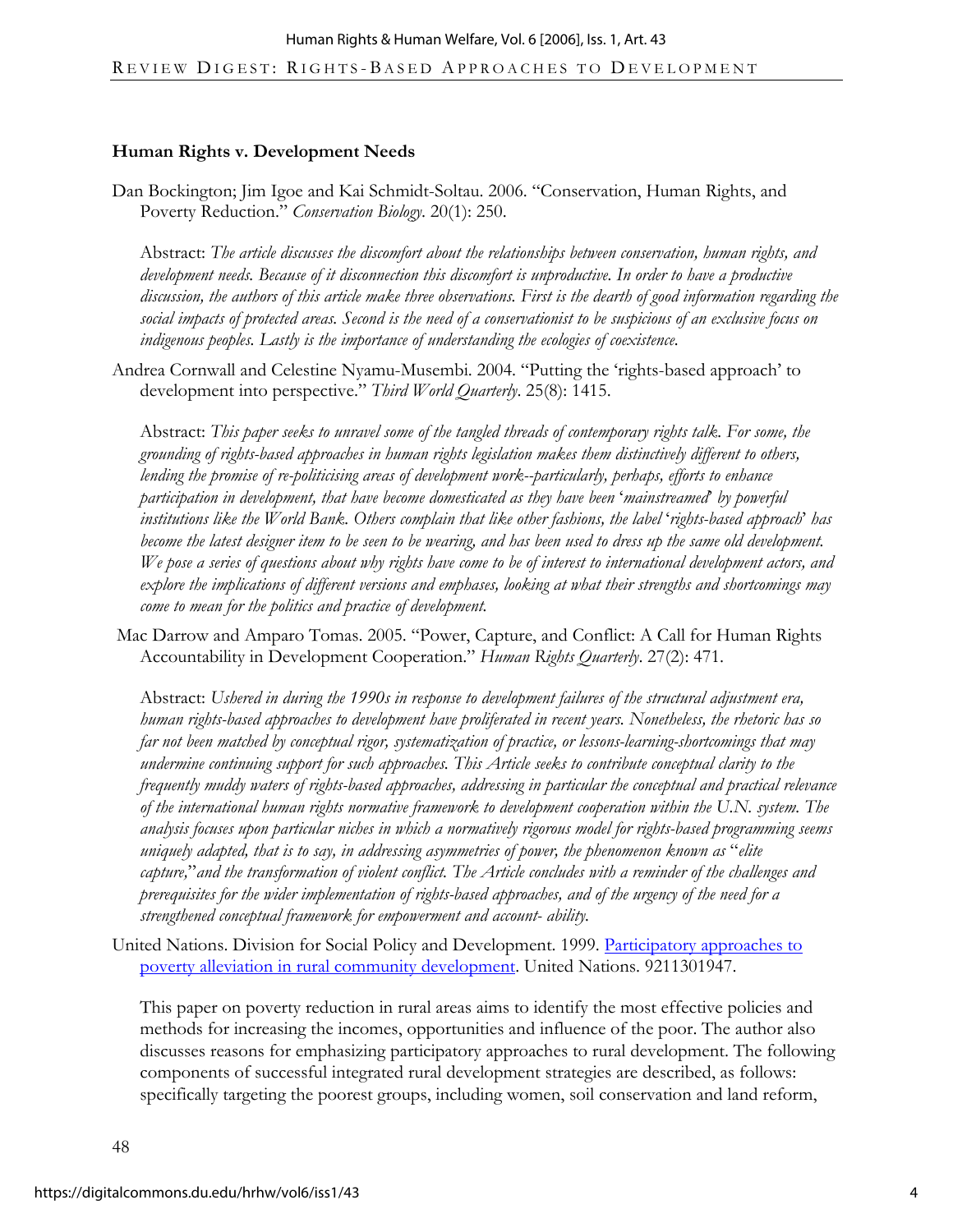providing equitable access to basic education and health services, markets, roads and agricultural extension. The paper offers considerable evidence that participatory strategies of poverty reduction are more effective than those imposed from above.

John O'Manique. 1992. "Development, Human Rights and Law." *Human Rights Quarterly*. 14(3): 383.

Abstract: *The article explores the foundations of positive law within the context of human rights and development. The author*'*s conception of rights and law is very different from those of the positivist or realist who see law as a coercive order created by human communities to protect people from one another, and rights as entitlements granted by law. The author claims that there are some world order views which are reminiscent of the optimistic and holistic character of the earlier natural law theories. According to the author, they integrate morality, human rights and law more intimately, and provides with a universal foundation. The hypothesis that emerge from author*'*s study is that human rights are universal and are the bases for positive law, and that rights and law are human manifestations of the propensity to develop found in all living organisms. The article examines two major approaches in understanding of rights and law--natural law theory and legal positivism--through the eyes of some of their major proponents.* 

Siddiqur Rahman Osmani. 2005. "Poverty and Human Rights: Building on the Capability Approach." *Journal of Human Development*. 6(2): 205.

Abstract: *This paper explores the conceptual connections between poverty and human rights through the lens of the capability approach. The concept of capability can be seen as the bridge that links poverty with human rights because it plays a foundational role in the characterisation of both poverty and human rights. Once this common foundation is noted, poverty can be defined as denial of human rights. Furthermore, the capability approach also helps us to address the question of whether just any denial of human right should count as poverty or whether there should be some restriction in this regard admitting only certain cases of denial of human of rights into the domain*  but not others. The capability perspective suggests that the domain should indeed be restricted in some well-defined ways. Finally, the paper argues that such restriction of domain need not be inconsistent with the principle of *indivisibility of human rights.* 

John P. Pace. 1998. "The development of human rights law in the United Nations, its control and monitoring machinery." *International Social Science Journal*. 50(158): 499.

Abstract: *This article attempts to demonstrate that the successive development of other tools, such as awarenessbuilding approaches launched at the end of the 1980s and the face of advisory services and technical cooperation that followed, lead to a focus on the right to development and the role of the United Nations (UN) system in supporting governments to create conditions that would enable them to fulfill their international legal obligations. The adoption of the Declaration on the Right to Development by the General Assembly of the U.N. on December 4, 1986 constitutes a milestone in the evolution of the promotion and protection of human rights by the UN. The process of formulation and implementation of human rights law has the Charter and the Universal Declaration of Human Rights as its foundation. This article highlights the fact that the working methods of the treaty bodies are indeed the core mechanism in the control and monitoring machinery of the U.N. system of human rights law and that they have also developed in response to challenges arising from the overall evolution of human rights implementation. In spite of the acknowledged desire for a homogeneous approach, it is a historical fact that substantive human rights law developed in separate sectors, principally civil and political rights on one hand and economic, social and cultural rights on the other.*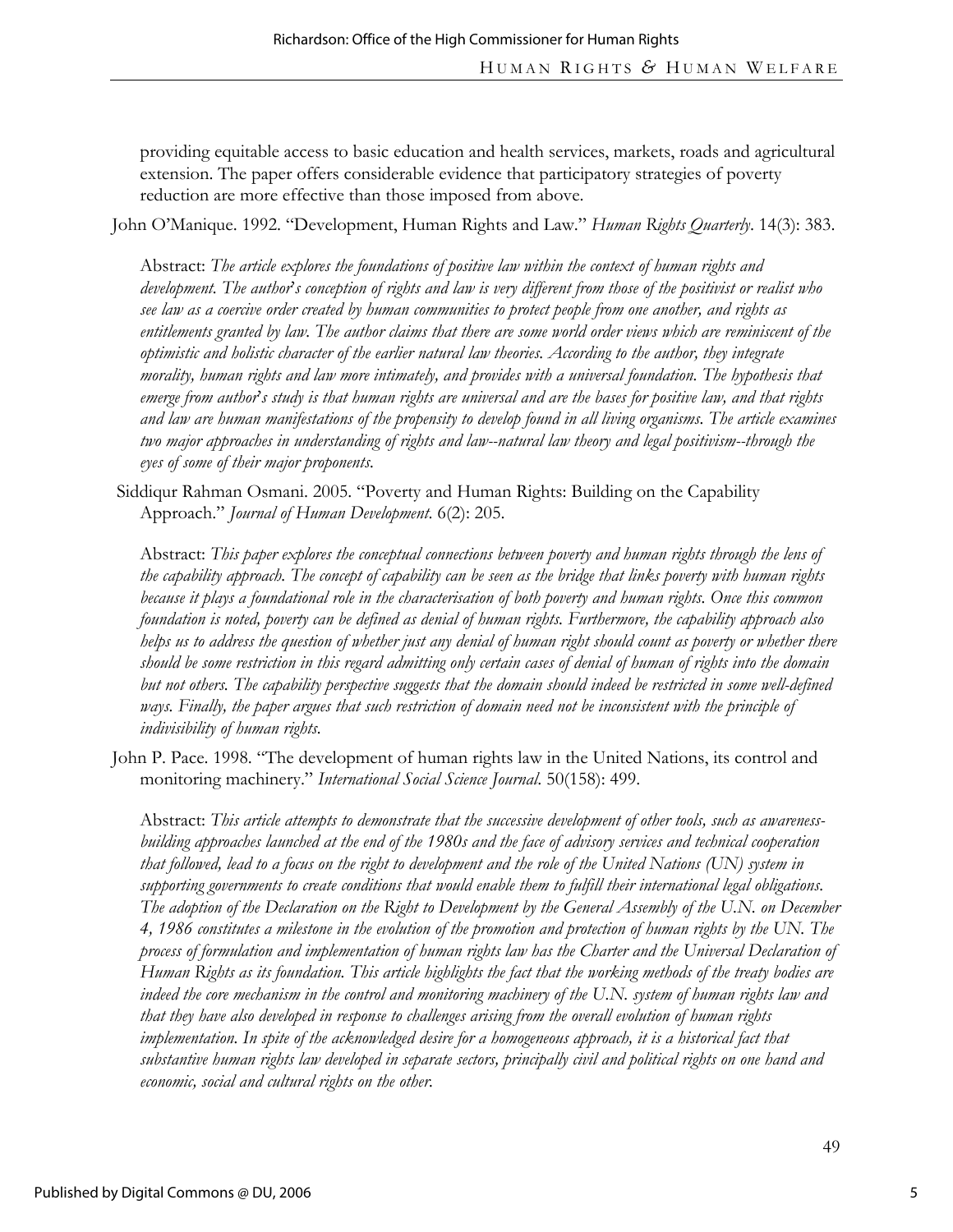Amartya Sen. 2005. "Human Rights and Capabilities." *Journal of Human Development*. 6(2): 151.

Abstract: *The two concepts--human rights and capabilities--go well with each other, so long as we do not try to subsume either concept entirely within the territory of the other. There are many human rights that can be seen as rights to particular capabilities. However, human rights to important process freedoms cannot be adequately analysed within the capability framework. Furthermore, both human rights and capabilities have to depend on the process of public reasoning. The methodology of public scrutiny draws on Rawlsian understanding of*  "*objectivity*"*in ethics, but the impartiality that is needed cannot be confined within the borders of a nation. Public reasoning without territorial confinement is important for both.* 

Sigrun I. Skogly. 1993. "Structural Adjustment and Development: Human Rights--An Agenda for Change." *Human Rights Quarterly*. 15(4): 751.

Abstract: *This article contends that there is a relationship between development, structural adjustment, and human rights. While the international financial institutions have not yet recognized this relationship, such recognition would create potential for sustainable development which current development and financial strategies to a large extent lack. This article begins by presenting the current approaches to structural adjustment, some of the criticisms that have been raised to these approaches, and how this relates to human rights. It then discusses the legal, political, and economic reasons for including human rights in structural adjustment policies, and why the discourse of rights provides a different--and more fruitful--approach to the questions of development and structural adjustment. According to the author, to link the effects of structural adjustment to so-called non-economic factors such as social dimensions has gained recognition in the last few years. The relative failure of structural adjustment to achieve the stipulated goals has also largely been recognized, and new ways to improve efficiency are being sought. However, to link these issues to a consideration of human rights, to determine damage, but also as a way to seek improvement, is fairly new.* 

Emma Tomalin. 2006. "Religion and a rights-based approach to development." *Progress in Development Studies*. 6(2): 93.

Abstract: *This paper is concerned with the observation that rights-based approaches to development have tended to ignore the ways in which religion and culture shape understandings of human rights. Although religious traditions often act against the pursuit of human rights, there are also areas of overlap and consensus. The first part of the paper suggests that the absence of a research agenda within development studies on* '*religion and development*' *has meant that a significant indigenous mechanism for pursuing rights has been overlooked. Drawing upon examples from India, the second part of my discussion then asks whether a language of social justice based upon the concept of duty is more appropriate than one based upon rights.* 

Stephen Tully. 2006. "The Human Right to Access Electricity." Electricity Journal. 19(3): 30.

Abstract: *Electricity access is already well established within the framework of human rights, either as an implicit attribute of a pre-existing right (such as non-discrimination or sustainable development) or explicitly in the context of eliminating discrimination against women. There is also broad acknowledgement by states of the desirability of eliminating energy poverty for all, but particularly for the rural poor, and women.*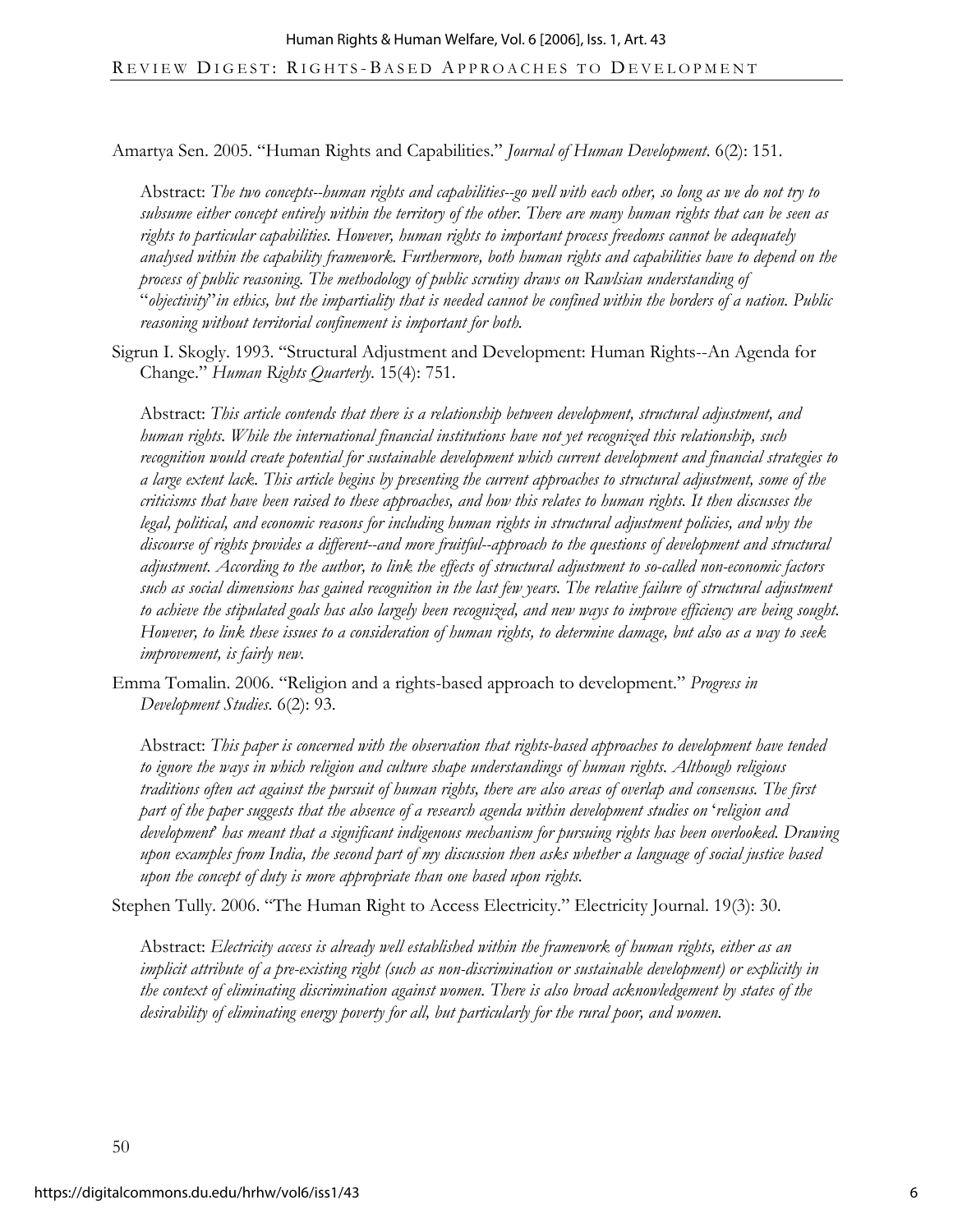### **Poverty and Human Rights**

Dan Bockington; Jim Igoe and Kai Schmidt-Soltau. 2006. "Conservation, Human Rights, and Poverty Reduction." *Conservation Biology*. 20(1): 250.

Abstract: *The article discusses the discomfort about the relationships between conservation, human rights, and development needs. Because of it disconnection this discomfort is unproductive. In order to have a productive discussion, the authors of this article make three observations. First is the dearth of good information regarding the social impacts of protected areas. Second is the need of a conservationist to be suspicious of an exclusive focus on indigenous peoples. Lastly is the importance of understanding the ecologies of coexistence.* 

Ohchr. 2002. Draft Guidelines: A Human Rights Approach to Poverty Reduction Strategies. http://www. unhchr. ch/development/povertyfinal. html.

Abstract: *This report is a set of guidelines, intended to assist countries, international agencies and development practitioners to translate human rights norms, standards and principles into pro-poor policies and strategies. In elaborating these guidelines the authors have taken up the challenge of bridging the divide between a normative approach and a development economist*'*s approach to the concept and content of poverty. At the same time the experts have helped to clarify what a rights-based approach to development means in practice.* 

Ohchr. 2004. Human Rights and Poverty Reduction: A Conceptual Framework. http://www. unhchr. ch/html/menu6/2/povertyE. pdf.

This report by the OHCHR explains the need for an appropriate concept of poverty and the relationship between poverty and human rights. It lists the main features of a human rights approach to poverty reduction strategies.

Siddiqur Rahman Osmani. 2005. "Poverty and Human Rights: Building on the Capability Approach." *Journal of Human Development*. 6(2): 205.

Abstract: *This paper explores the conceptual connections between poverty and human rights through the lens of the capability approach. The concept of capability can be seen as the bridge that links poverty with human rights because it plays a foundational role in the characterisation of both poverty and human rights. Once this common foundation is noted, poverty can be defined as denial of human rights. Furthermore, the capability approach also helps us to address the question of whether just any denial of human right should count as poverty or whether there should be some restriction in this regard admitting only certain cases of denial of human of rights into the domain but not others. The capability perspective suggests that the domain should indeed be restricted in some well-defined* ways. Finally, the paper argues that such restriction of domain need not be inconsistent with the principle of *indivisibility of human rights.* 

Professor Siddiq Osmani and Professor Manfred Nowak Professor Paul Hunt. 2004. Summary of the Draft Guidelines on a human rights approach to poverty reduction.

This article addresses the basis of the idea underlying the adoption of a human rights approach to poverty reduction. Essentially, the idea assumes that policies, and the institutions implementing those policies, for poverty reduction should be based explicitly on the norms and values set out in the international law of human rights. This paper first sets out the main features of a human rights approach to poverty reduction. It then explains the added value that comes

7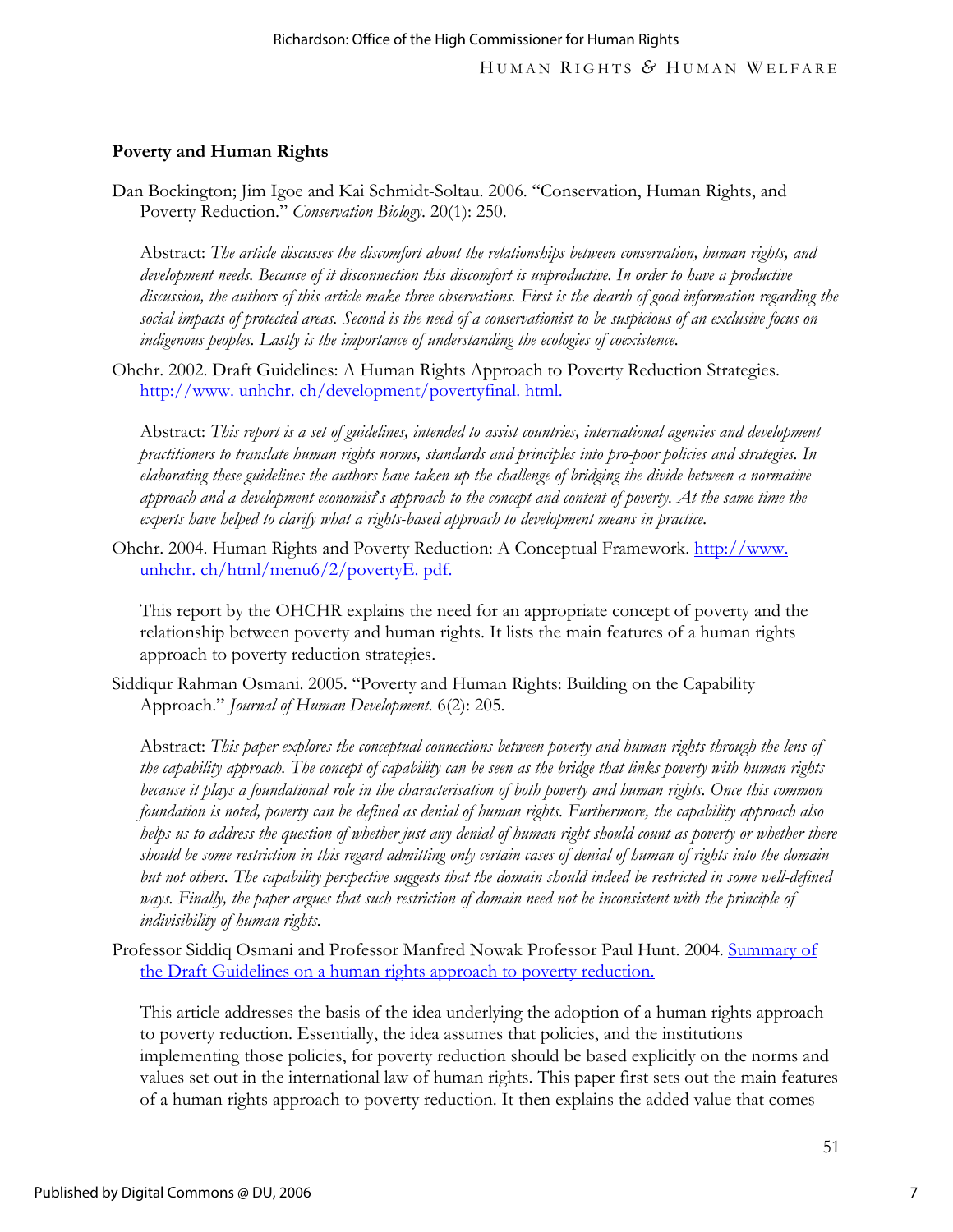from basing poverty reduction strategies on the international human rights framework. Finally, it illustrates how this framework can be applied in operational terms by considering the implementation of the right to health as part of a poverty reduction strategy.

General Secretary. 1999. The Role of Employment and Work in Poverty Eradication: The Empowerment and Advancement of Women.

This report aims to demonstrate the role of employment creation in poverty eradication. It focuses on the lack of economic opportunities for the poor and inherent economic and societal biases against women.

Sigrun I. Skogly. 1993. "Structural Adjustment and Development: Human Rights--An Agenda for Change." Human Rights Quarterly. 15(4): 751.

Abstract: *This article contends that there is a relationship between development, structural adjustment, and human rights. While the international financial institutions have not yet recognized this relationship, such recognition would create potential for sustainable development which current development and financial strategies to a large extent lack. This article begins by presenting the current approaches to structural adjustment, some of the criticisms that have been raised to these approaches, and how this relates to human rights. It then discusses the legal, political, and economic reasons for including human rights in structural adjustment policies, and why the discourse of rights provides a different--and more fruitful--approach to the questions of development and structural adjustment. According to the author, to link the effects of structural adjustment to so-called non-economic factors such as social dimensions has gained recognition in the last few years. The relative failure of structural adjustment to achieve the stipulated goals has also largely been recognized, and new ways to improve efficiency are being sought. However, to link these issues to a consideration of human rights, to determine damage, but also as a way to seek improvement, is fairly new.* 

# **Violence Against Women**

Women, Commission on the Status of. 1998. Economic and Social Council resolution 1998/12 on critical areas of concern identified in the Beijing Platform for Action.

This is a resolution adopted by the Economic and Social Council in 1998. It includes recommendations by the Council, for example actions to be taken by governments and the international community in a holistic, integrated approach. The resolution also lists which resources should be provided in order to combat violence against all women. The Council also recommends creating linkages to protect women, particular legal measures that can be taken, and how to ensure gender-sensitive justice.

### 2006. INTEGRATION OF THE HUMAN RIGHTS OF WOMEN AND A GENDER PERSPECTIVE.

This report focuses on the relationship between trafficking and the demand for commercial sexual exploitation. A human rights approach to trafficking is recommended.

2006. MISSION TO LEBANON.